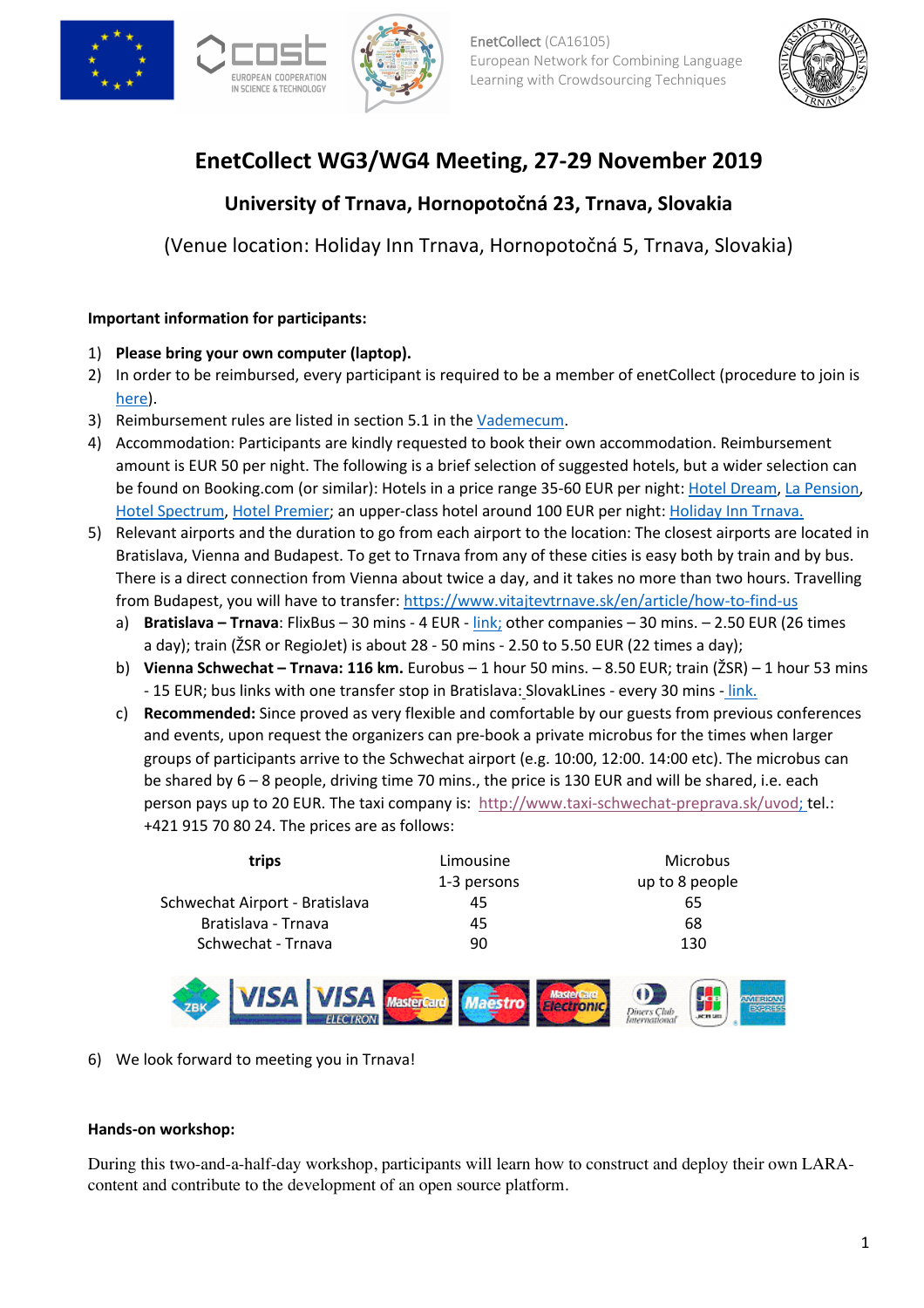#### **Poster session**:

One poster session will be organized on the first day of the workshop. Please bring printed-out posters with you. The posters will, however, be available during the whole time of the workshop and participants can keep on accessing them during coffee breaks and free time.

#### **Proceedings**:

Selected posters will be invited to publish an article about their research in the upcoming enetCollect proceedings.

#### **Optional trip:**

On the last day of the workshop (Day 3, between 14:00-20:00), there will be an organised trip to a local mill, which is a historical building and a local vinery business run by a family. Information about it can be found here. The price is EUR 54 per person (min. 15 persons need to be registered in order to run the tour) and includes private transport by bus, entrance fee and guidance, wine tasting, traditional dinner "duck feast". Registration is upon arrival to the workshop on Day 1.

#### **Programme:**

#### **Day 1, Wednesday November 27th**

|                             | 09:00 – 09:05 Welcome, Silvia Pokrivčáková (University of Trnava)                                                                      |
|-----------------------------|----------------------------------------------------------------------------------------------------------------------------------------|
|                             | 09:05 – 09:15 <b>Workshop information,</b> Branislav Bédi (WG3 leader, The Árni Magnússon Institute for<br>Icelandic Studies, Iceland) |
| 09:15 - 10:00               | Introduction to LARA, Manny Rayner and Hanieh Habibi (University of Geneva,<br>Switzerland)                                            |
|                             | 10:00 - 10:30 Hands-on experience with using LARA                                                                                      |
| 10:30 - 10:45 Coffee break  |                                                                                                                                        |
|                             | 10:45 - 12:00 Hands-on experience with using LARA, forming working groups                                                              |
| 12:00 - 13:00 Lunch in situ |                                                                                                                                        |
|                             | 13:00 - 14:30 Walking city tour (meeting in the hotel lobby of Holiday Inn Trnava)                                                     |
|                             | 14:30 - 15:30 Hands-on experience with using LARA                                                                                      |
| 15:30 - 15:45 Coffee break  |                                                                                                                                        |
|                             | 15:45 - 16:10 Using LARA in the language classroom, Sabina Sestigiani (University of Swinburne,<br>Australia)                          |
|                             | 19:00 - 21:00 Social dinner (Restaurant Patriot, Street Jeruzalemská 7771/12, Trnava)                                                  |

## **Day 2, Thursday November 28th**

09:00 – 09:30 **Advanced features of LARA,** Manny Rayner and Hanieh Habibi (University of Geneva, Switzerland)